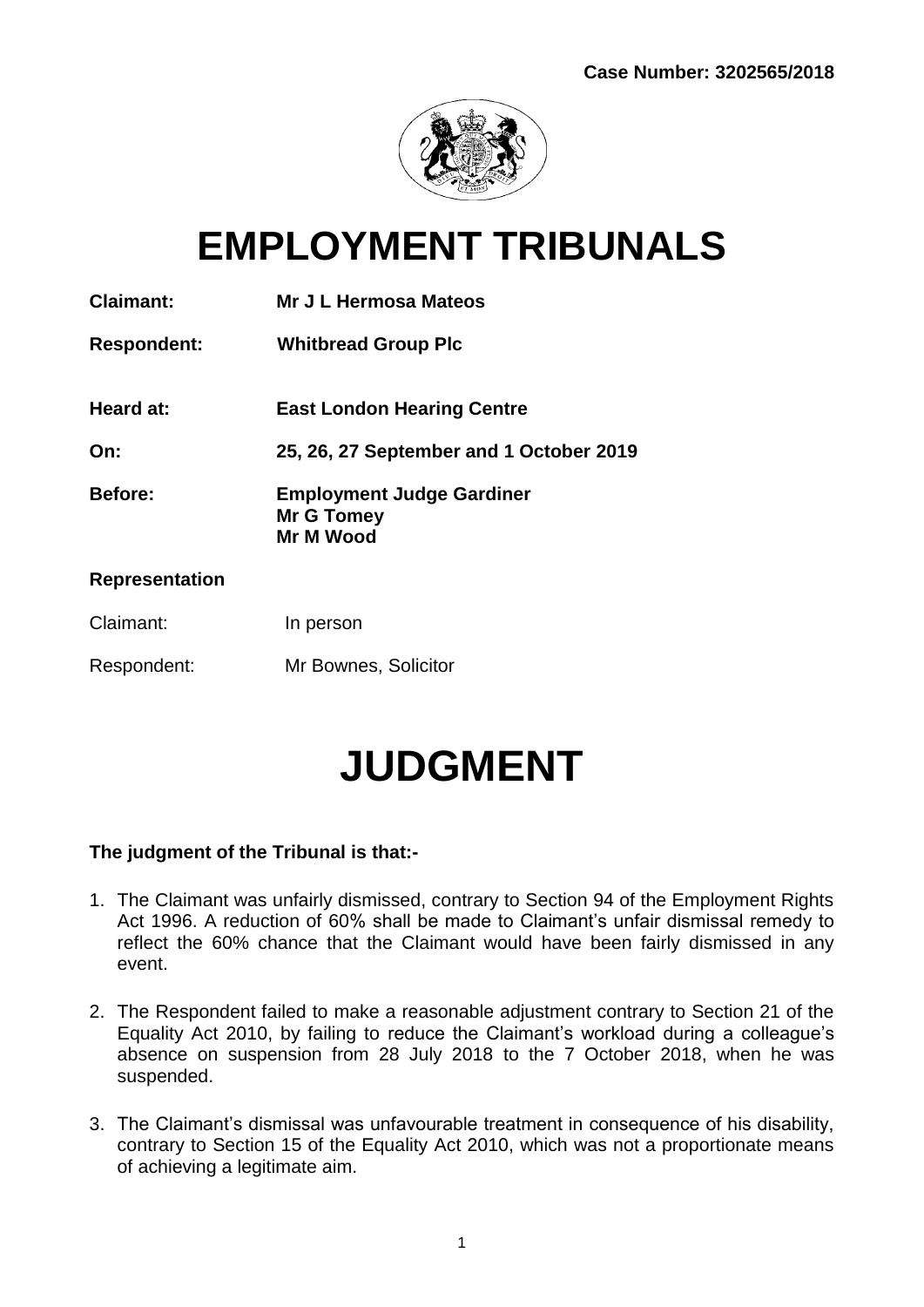4. A Remedy Hearing is to be listed on 8 November 2019 before the same Employment Tribunal panel to consider the Claimant's application for reinstatement and/or the financial remedy that he is seeking to recover as compensation for the discrimination. Case management directions are set out in a separate Case Management Order.

# **REASONS**

#### **Introduction**

- 1. The Respondent owns and operates several chains of restaurants nationwide. Mr Hermosa was employed by the Respondent as a Kitchen Manager at the Albert, a Beafeater Steak restaurant in Colchester, Essex. He had been employed there since March 2014 until his dismissal on 1 October 2018 for gross misconduct. The stated reason for his dismissal related to nineteen different deficiencies in kitchen practices. The Respondent alleges these were his responsibility and posed a potentially serious risk to the safety of customers eating at the Albert.
- 2. Mr Hermosa claims that his dismissal was an unfair dismissal, contrary to Section 94 of the Employment Rights Act 1996. He complains that the disciplinary investigation was inadequate and that dismissal was too harsh a sanction given the extent of any misconduct and given the mitigating circumstances. He also alleges that his dismissal was an act of discrimination arising from a disability, contrary to Section 15 of the Equality Act 2010. So far as the issue of disability is concerned, he relies on his ongoing state of health when he returned to work in May 2018 in the aftermath of a serious operation in November 2017, for which he had required several months off work. In addition, he alleges that there was a failure to make reasonable adjustments in the period leading up to the dismissal. This relates to the staffing levels in the kitchen during the first week of August 2018. The Claimant alleges that his workload should have been reduced.
- 3. The Respondent does not accept that the Claimant satisfied the statutory definition of a disabled person at the relevant time. Even if the Claimant was disabled, the Respondent disputes that there was any failure to make reasonable adjustments and contends that the dismissal was not an act of discrimination arising from the Claimant's disability, and in any event that dismissal was justified given the gravity of the food safety issues identified. It denies that the dismissal was an unfair dismissal.

# **Evidence**

4. The Tribunal has heard evidence in relation to liability over three days from 25 to 27 September 2019. Judgment was given orally on 1 October 2019, the fourth and final day listed to determine the Claimant's claim. It was agreed at the outset of the Final Hearing that the issue of remedy, if it arises, will be decided at a later hearing.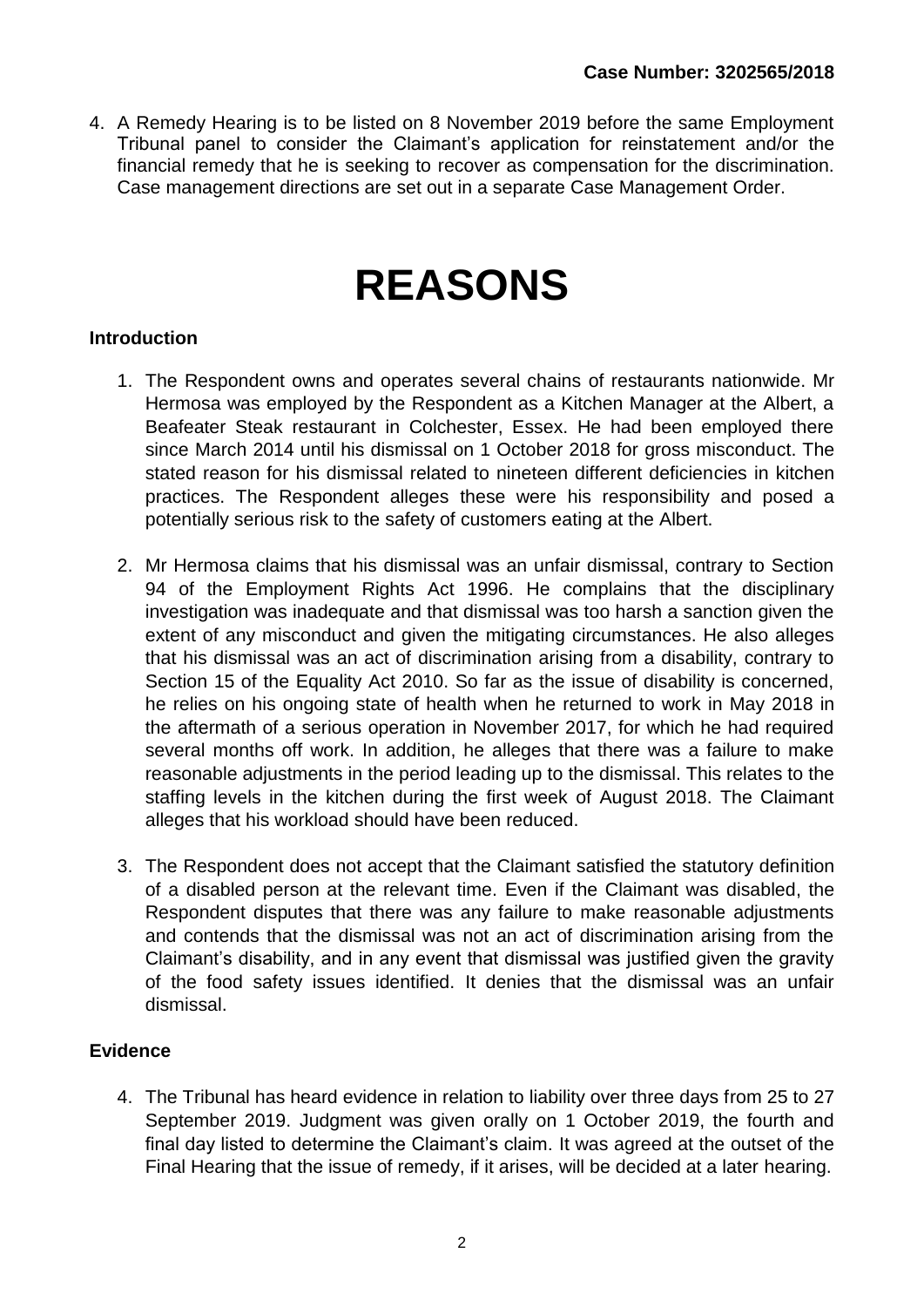- 5. Mr Hermosa has represented himself at this Final Hearing. He has given evidence in support of his claims and called evidence from Tracey Beales, who was a Deputy Manager at the Albert. He has also put in a witness statement from Bonnie Agius, although Ms Agius did not attend to give oral evidence. That failure inevitably affects the weight that the Tribunal can give to the contents of her witness statement.
- 6. For the Respondent, the following witnesses provided witness statements which they confirmed on oath or affirmation and were cross examined by the Claimant about their contents :
	- a. Kevin Davies, who was the Albert's General Manager and the Claimant's line manager until about a week before the end of May 2018;
	- b. Mr Ross Nash, a General Manager at one of the Respondent's other restaurants. He carried out an investigation into the food safety issues identified in the first week of August 2018 and the Claimant's potential responsibility for those issues;
	- c. Mr Matthew Rushmer Risby, another General Manager at one of the Respondent's other Beafeater restaurants, who conducted the Claimant's disciplinary hearing and decided to dismiss him for gross misconduct;
	- d. Mr Christopher Adams, another General Manager, who heard the Claimant's appeal against the dismissal decision, and decided to reject the Claimant's appeal.
- 7. There was an agreed bundle of documents to which reference was made in the course of oral evidence. In addition, on the second morning, the Respondent produced a photocopy of the Kitchen Record Keeping Book for the last week of July 2018 and the first week in August 2018. The Claimant had previously requested this document when completing the Agenda for a previous Preliminary Hearing held on 25 March 2019. He renewed his request on the first morning of the Final Hearing. It appeared to the Tribunal that this was a potentially relevant document in relation to the matters before the Tribunal. In addition, the Respondent provided its disciplinary policy which had not previously been included in the agreed bundle. Both documents were admitted into evidence.
- 8. At the outset, in the course of clarifying the issues, the Claimant attempted to argue that there had been a failure to make reasonable adjustments in failing to refer him to occupational health in the weeks before the incidents for which he was disciplined. This allegation was not part of the Claimant's original ET1, it was not raised at the Preliminary Hearing before Employment Judge Hyde on 25 March 2019, and there had been no application to amend to include this allegation before the start of the hearing. The Respondent objected to the late inclusion of this issue. It appeared to the Tribunal that this was a criticism particularly directed at Mr Kevin Davies' successor, Mr Adrian Powlett. Mr Powlett was not one of the Respondent's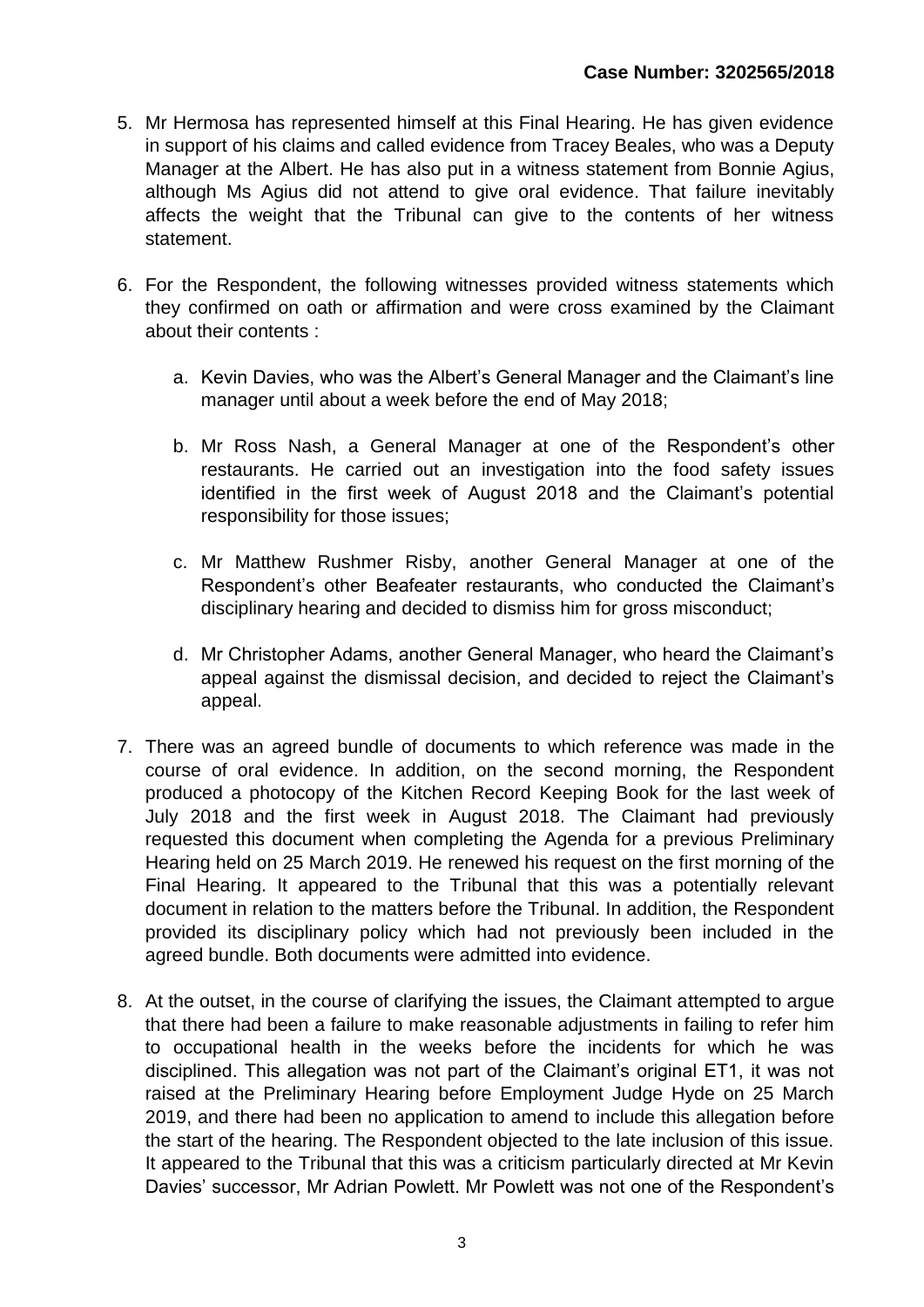witnesses and so the Respondent would be prejudiced in dealing with this late issue if it was to be included in the issues at the Final Hearing. As a result, the Tribunal refused the Claimant permission to include this issue as a discrete additional allegation of disability discrimination.

9. At the conclusion of the case, both parties made oral closing submissions. The Respondent cited *Chubb Fire Security v Harper* [1983] IRLR 311 and *Coral Casinos v Hadjioannous* [1981] IRLR 352, as well as the well-known case of *Burchill v British Home Stores* [1980] ICR 380.

# **Factual findings**

- 10.When the Claimant was first appointed as Kitchen Manager at the Albert, it was one of the Respondent's worst performing restaurants, if not the worst. Over the next three years, under Mr Kevin Davies as General Manager and his team including the Claimant as Kitchen Manager, the Albert was substantially transformed, winning two company awards (Best Turnaround Restaurant, and Best Restaurant Serving Up Great Memories). During this period of his employment the Claimant was recognised as a hard worker, fully committed to his role as Kitchen Manager, who would often work longer hours than required to ensure that the Kitchen performed well. He was well regarded and had a clean disciplinary record. During the period when he was Kitchen Manager at the Albert, independent audits were carried approximately three times a year. The Albert always passed the audits.
- 11.In November 2017, the Claimant experienced severe pain in his abdomen and was vomiting. He was admitted to Colchester Hospital as an emergency, where he was diagnosed as suffering from a ruptured bowel. He underwent major surgery, and was fitted with a colostomy bag. He was off work on sick leave until the start of May 2018.
- 12.On 5 April 2018 he underwent an Occupational Health assessment, which resulted in a report from Dr Ferris dated 19 April 2018. This included the following passage :

Mr Mateos reported to Dr Fox that he feels that he is now getting back to normal daily activities although is limited as to what weight he can lift. However, since the admission to hospital he has some pins and needles in his left leg for which he has seen a physiotherapy, has some discomfort around the stoma and a sensation that his breathing has not yet fully recovered. My understanding is that no significant complications have been identified and that these residual symptoms will likely improve in time. He is still requiring medication, some regular and some as required.

13.At the time this report was carried out, he was awaiting further treatment. As Dr Ferris noted in the report, it was possible for the stoma to be reversed and the bowel re-joined. This was later scheduled to take place on 22 October 2018.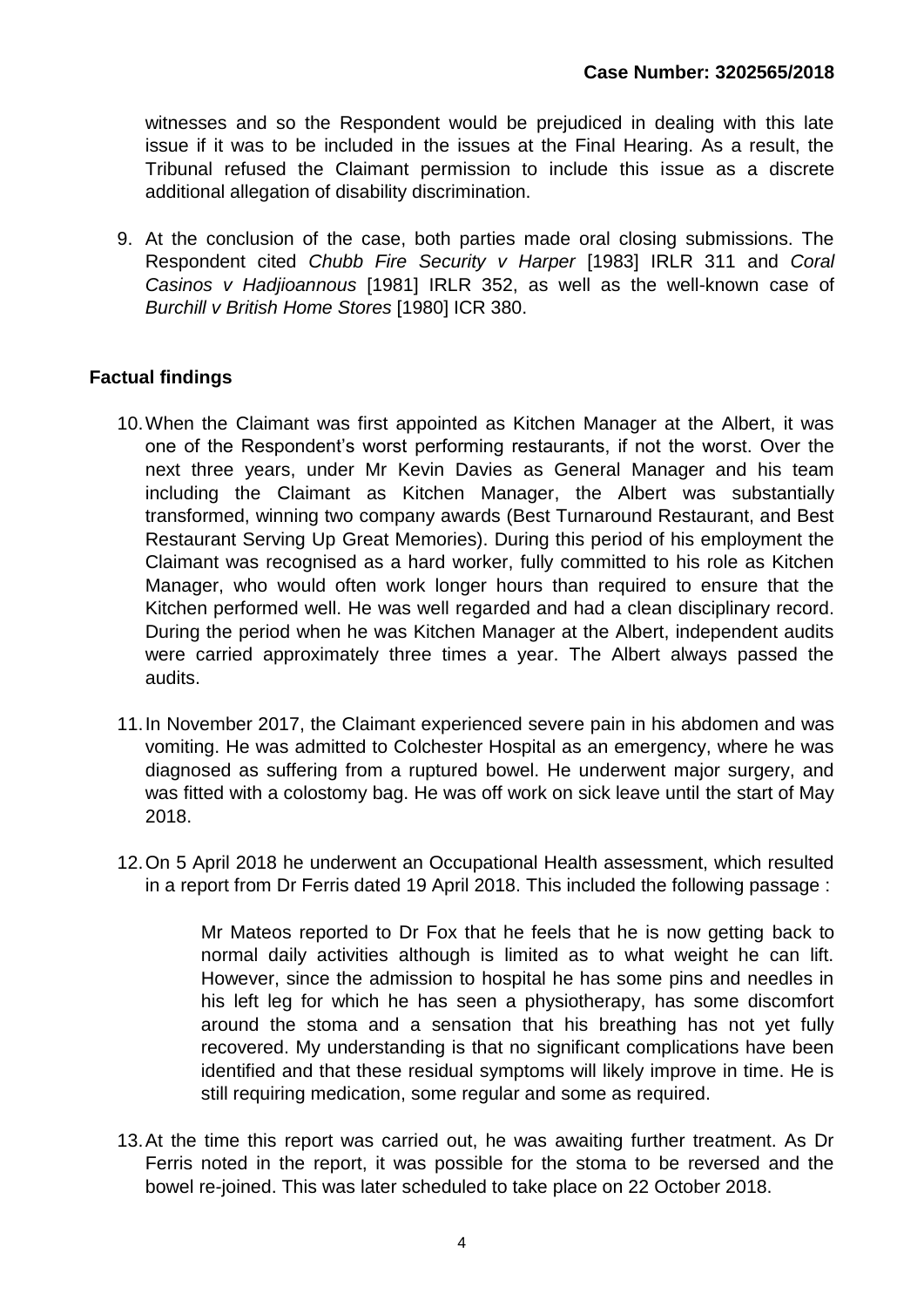- 14.Dr Ferris noted that further time off work may be required if the stoma was reversed, although the period of absence would not be as long as his previous sick leave. In the meantime, he advised that the Claimant could consider a return to work with a number of specific features. Firstly, the return should be phased over a period of a month. Secondly the Claimant should avoid heavy lifting. Thirdly, Dr Ferris also recommended in the short to medium term, breaking up the administrative tasks to give rests from more physically demanding tasks, and he suggested the Claimant should avoid a day of purely administrative work. The Tribunal considers that this recommended adjustment was not restricted to the phased return to work, but was for the "short to medium term" and so could well continue thereafter. Dr Ferris added that this adjustment could be reduced as the Claimant regained his previous level of energy and strength. It is implicit in this comment, that the Claimant had not yet returned to his previous levels of energy and that his energy levels and ability to perform the administrative aspects of the role should be monitored over the medium term.
- 15.Dr Ferris added that it was prudent, in his view, for the Respondent to regard the Claimant as being covered by the disability legislation under the Equality Act 2010. Notwithstanding Dr Ferris's opinion, the issue as to whether the Claimant was a disabled person is an issue of law for the Tribunal to determine.
- 16.On 26 April 2018, the Claimant had a welfare meeting with his line manager, Mr Davies. This detailed his phased return to work with his hours increased from 24 hours per week to 48 hours a week. This reflected the full hours he was required to work under his employment contract. The document recorded the company policy that after each week of the phased return to work, a meeting between the employee and his manager would be conducted to assess how he was progressing and whether any further changes were required.
- 17.Mr Davies stated in his evidence that informal weekly meetings took place in the Claimant's case for the first three weeks, although there are no records of what was discussed. Mr Davies in his oral evidence told the Tribunal that there would have been a specific review meeting at the end of the phased return to work period to check on how the Claimant was coping. However, by that point, Mr Davies had moved to a different restaurant and was no longer the Claimant's line manager. There is no evidence that this proposed review meeting ever took place, or that there were any subsequent meetings to further review his ability to cope with the full demands of the role. There has been no evidence given by Mr Adrian Powlett who replaced Mr Davies as general Manager, nor any explanation as to why he has not been called as one of the Respondent's witnesses. The Tribunal understands that he is still employed by the Respondent.
- 18.As a result, there was never any review of the Claimant's ability to cope with the demands of the role at a point where he was back to working 48 hours per week. In fact, due to the general demands of staffing a busy kitchen, the Claimant often worked more than the required 48 hours. As Mr Nash accepted in his evidence, the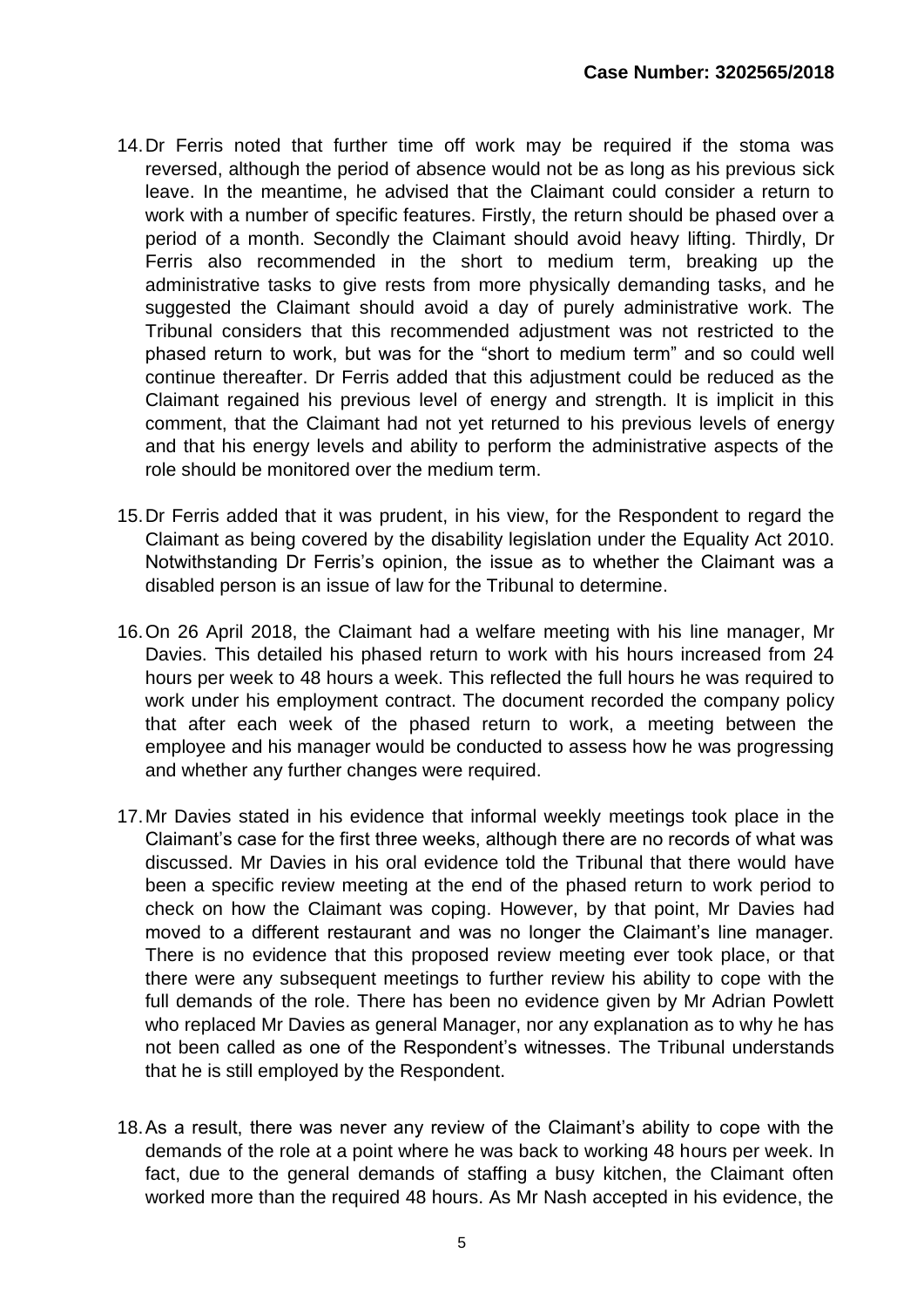Albert was short staffed, including in the kitchen, and further recruitment was needed.

- 19.During the Claimant's absence on sick leave, the Head Chef, Adnam Hussain, had been paid a supplement to his standard salary to reflect the additional duties he was performing in covering the Claimant's role as Kitchen Manager. This reflected the difference between his salary as Head Chef and the higher salary of a Kitchen Manager. This supplement continued throughout the four week long phased return to work. Thereafter the only evidence as to whether Mr Hussain's additional duties and additional pay continued is from the Claimant. His evidence, which we accept, is that Mr Adnam Hussain continued to receive this supplement until the point at which the Claimant was subject to disciplinary proceedings. If so, then this would be in recognition that the Claimant was not yet expected to carry out all the requirements of the role of the Kitchen Manager.
- 20.As the Claimant's hours increased, the Claimant's pain increased and he increased his medication to cope with the pain. The Tribunal accepts the Claimant's evidence that this increase in his medication increased the side effects caused by the medication. Whilst the Tribunal does not have contemporaneous medical evidence as to those side effects, it does have a report dated 25 April 2019 from Dr V Babalola. This agrees that the Claimant's medication on his return to work from his substantial period of absence could have caused side effects. It records without criticism the Claimant's position that from May 2018 he had been experiencing poor concentration, poor memory, poor sleep, dizzy spells, feeling weak, depression, nervousness and anxiety. The Tribunal accepts that the Claimant did experience these side effects during the period from May 2018 to the start of August 2018. These side effects had an impact on the Claimant's ability to carry out the administrative aspects of the role of Kitchen Manager, including his ability to remember all the food safety checks that were required and the speed at which he could do them. As Ms Beales, the Albert's Deputy Manager, explained to the Tribunal, it was having a significant impact on his ability to cope with the role.
- 21.The Claimant told the Respondent that he was struggling with the demands of the role, given his current symptoms. As recorded during the investigatory meeting, he told Kevin Davies and Adrian Powlett that he was struggling. He also mentioned it to Tracey Beales. The Claimant's difficulties were never the subject of further discussion or investigation by the Respondent**.**
- 22.On 28 July 2018, a food safety audit was carried out at the Albert. This was undertaken by an external organisation, engaged by the Respondent to review its food hygiene standards. The Respondent failed the audit in one critical respect, namely the inappropriate handling of an egg product. The Claimant was not on duty when the audit took place. On the day of the audit, Adnam Hussain as Head Chef was the most senior employee responsible for food safety issues. As a result of the failure, Adnam Hussain was suspended pending an investigation into events that had led to the failure.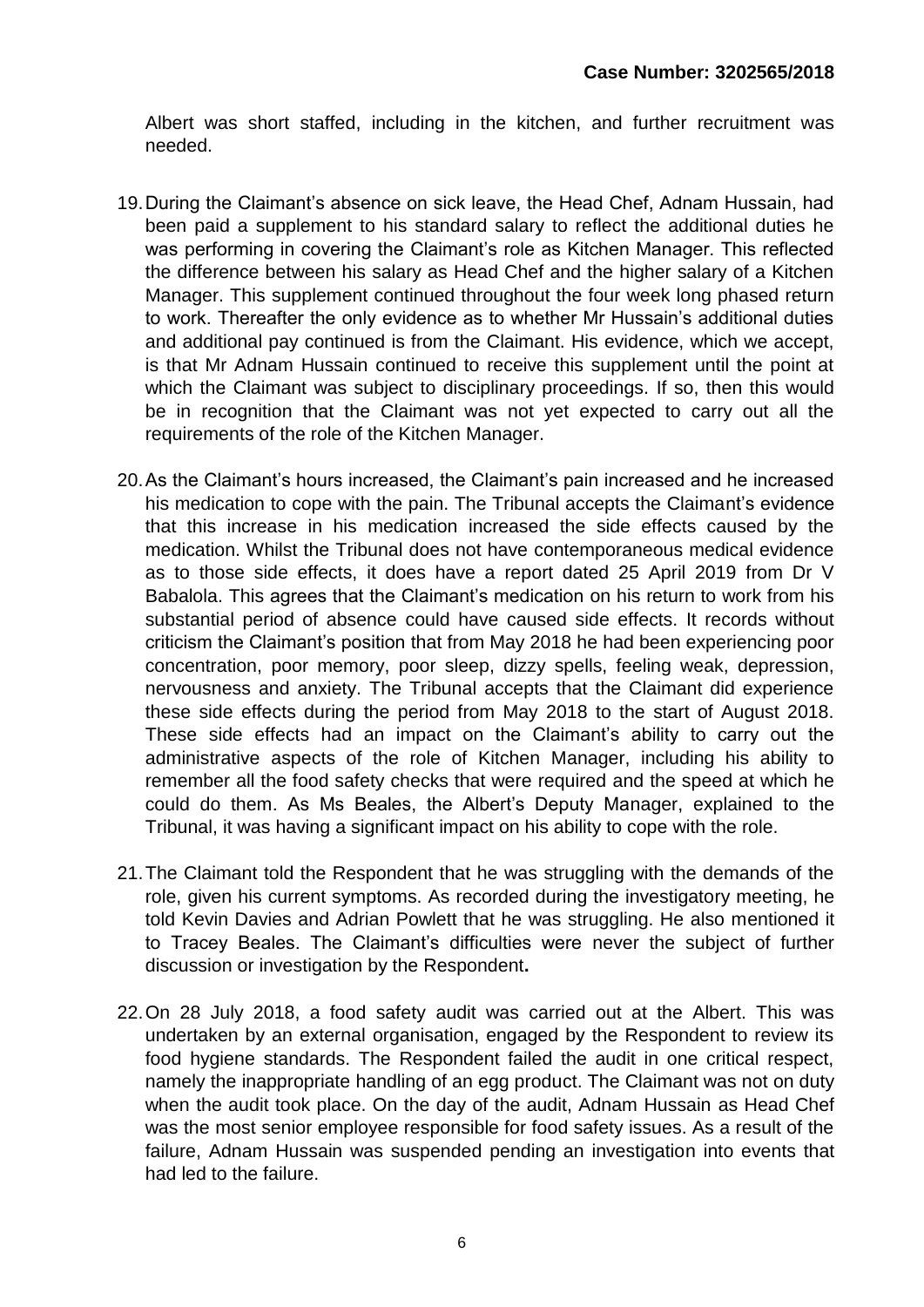- 23.The failure of the audit had three immediate consequences. Firstly, Adnam's suspension reduced the core staffing levels in the kitchen from four to three members of staff. Existing staff were expected to cover Adnam's substantial duties as Head Chef during the period of his absence. The Tribunal accepts the Claimant's unchallenged evidence that, as a result, he was working for around 68 hours during the first week in August 2018. This is 40% more than he was contracted to work. Secondly, the Claimant assumed primary responsibility for all issues, including food safety issues, in Adnam's absence, whatever had been the position before his suspension. Thirdly, the Respondent decided to carry out several further audits of the food safety practices at the Albert over the next week.
- 24.When the Claimant returned to work he would have become aware that the kitchen had failed an audit. He would also have been aware that Adnam had been suspended, pending an investigation. During the following week, there were five visits from Mr Ross Nash. On some occasions he was accompanied by another manager. These inspections took place on days when the Claimant was at work although he was not necessarily in the kitchen at the precise time when the inspection took place. On at least one of the five occasions, the inspection took place with the Claimant present. Even if the Claimant was not physically present when the inspections took place, it is likely that he would have become aware of the issues that had been identified shortly afterwards.
- 25.In total, those audits identified twenty issues with food safety at the Albert during the period from 31 July 2018 to 7 August 2018. These issues were raised with the Claimant on 7 August 2018 at a meeting conducted by Mr Nash. At the end of this meeting, the Claimant was suspended. That suspension continued until the end of his employment.
- 26.At the meeting on 7 August 2018 and a further meeting on 8 August 2018, Mr Nash went through the specific incidents point by point to get the Claimant's response. The Claimant accepted that the food safety issues identified were present and that they posed a risk to customers. His explanation was twofold. Firstly, some issues should have been picked up by other members of staff, particularly the General Manager, the Head Chef and the Duty Manager who had the responsibility for signing the Kitchen Record Keeping Book on a daily basis. Secondly, he repeatedly referred to the levels of pain that he was experiencing and his tendency to become tired, lose concentration and make mistakes. He said that this had been raised with other members of staff. He also referred to the kitchen being short staffed and said that other members were also tired and prone to making mistakes.
- 27.Mr Nash also interviewed Kevin Davies, the Claimant's line manager until mid to late May 2018. In answer to the question "Did you ever tell him not to have to check the KRKB or check the cleanliness or labelling as part of the duties?" Mr Davies answered "No he was doing all of this when I was there and was performing in his role as Kitchen Manager, without heavy lifting". This was not a fully accurate answer, in that the Claimant was still on his phased return to work and therefore was not working the hours to resume all the administrative aspects of his previous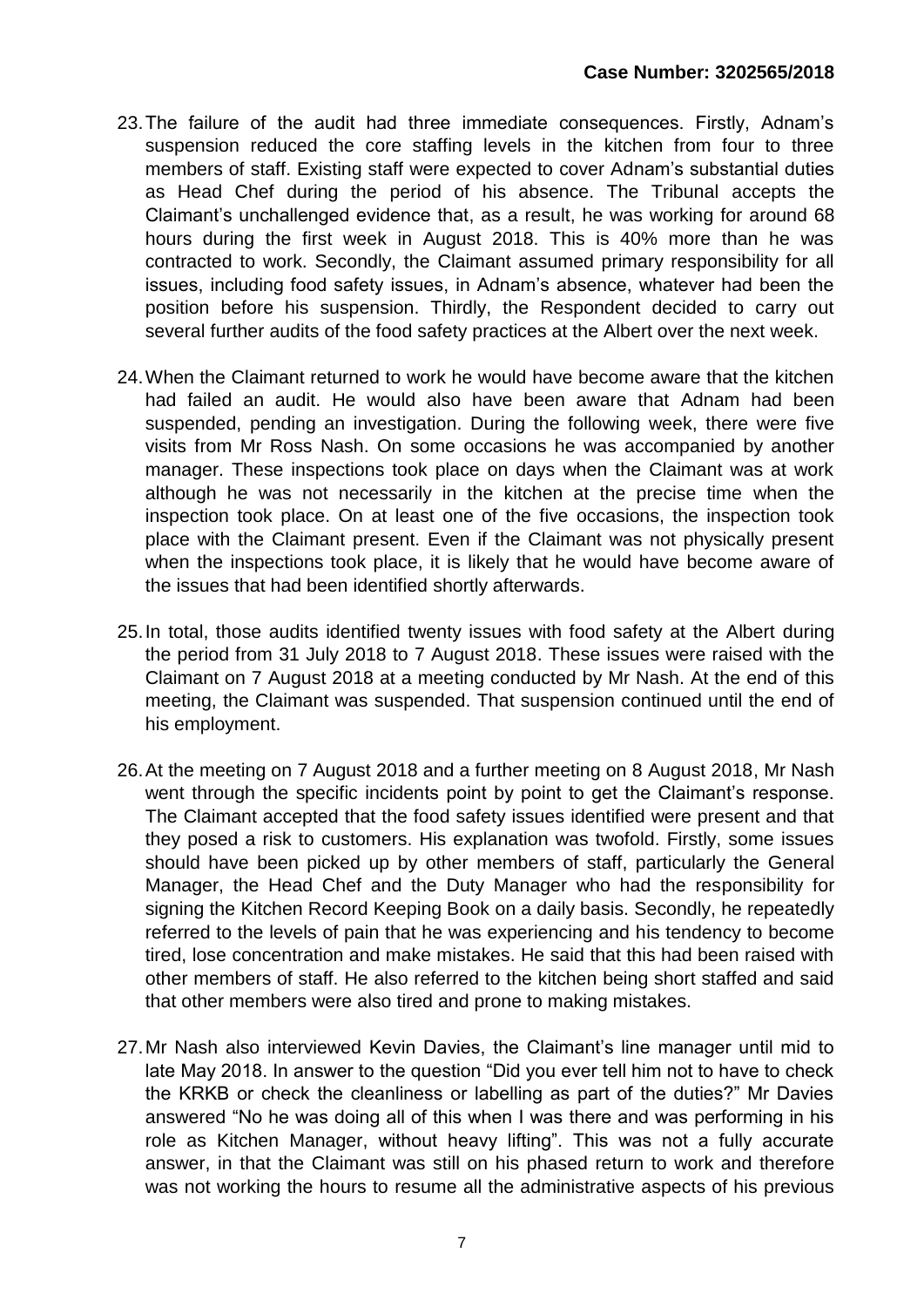duties. In addition, at this point, Mr Adnam Hussain was being paid to assume Kitchen Manager responsibilities.

- 28.Mr Nash did not interview Adrian Powlett who replaced Mr Davies, and who had been the Claimant's line manager for two and a half months by the time of the Claimant's suspension. He did not interview the Deputy Manager, Tracey Beales, who was still employed by the Respondent during August 2018, nor any other employees to ask them to what extent they bore responsibility for the specific food safety failings or enquire whether the Claimant's health could have had an impact on his performance. Instead, Mr Nash took comfort from Mr Davies' evidence that the Claimant appeared able to cope with his duties during the time that he was the Claimant's line manager.
- 29.Mr Nash prepared an investigation report, which identified what he described as multiple failures of food safety standards, which he numbered from 1-20, attaching photographs to evidence his findings. His recommendation was expressed in the following terms :

Given the fact that [the Claimant] is an experienced Kitchen Manager with a full understanding of what is expected of a kitchen manager and the number and seriousness of the offences over an 8-day period, together with the risk to guests and the Company, it is my opinion that there is a disciplinary case for him to answer and I therefore recommend that the matter is referred for a disciplinary hearing, in line with the Company's internal procedures.

- 30.The Claimant was invited to a disciplinary hearing on 21 September 2018. It was adjourned midway through the hearing, so that the Claimant could attend a medical appointment. It resumed on 28 September 2018. During the hearings, the Claimant repeated his points that he was taking a lot of medication for his pain, and that the pain caused him to be tired and stressed and made it difficult for him to focus. He said that his medication included morphine, and the notes record that there was a break in the first meeting so that the Claimant could take his morphine.
- 31.During the first meeting, he said the difficulties were raised with Mr Powlett and Ms Beales. He told them that they had lost three chefs in two weeks and the General Manager had also changed. In the second meeting, he was asked if he had made anyone aware that he was not performing 100%. His answer was "No, I couldn't we were short staffed". In evidence, he explained this answer, saying that they were already aware of his difficulties.
- 32.Mr Rushmer Risby did not carry out any further investigations. After the conclusion of the second meeting, Mr Rushmer Risby decided to dismiss the Claimant for gross misconduct. He informed the Claimant of this after a break in the second meeting. He issued a dismissal letter on the same date, stating that the Claimant was summarily dismissed. The reason for the dismissal was stated as :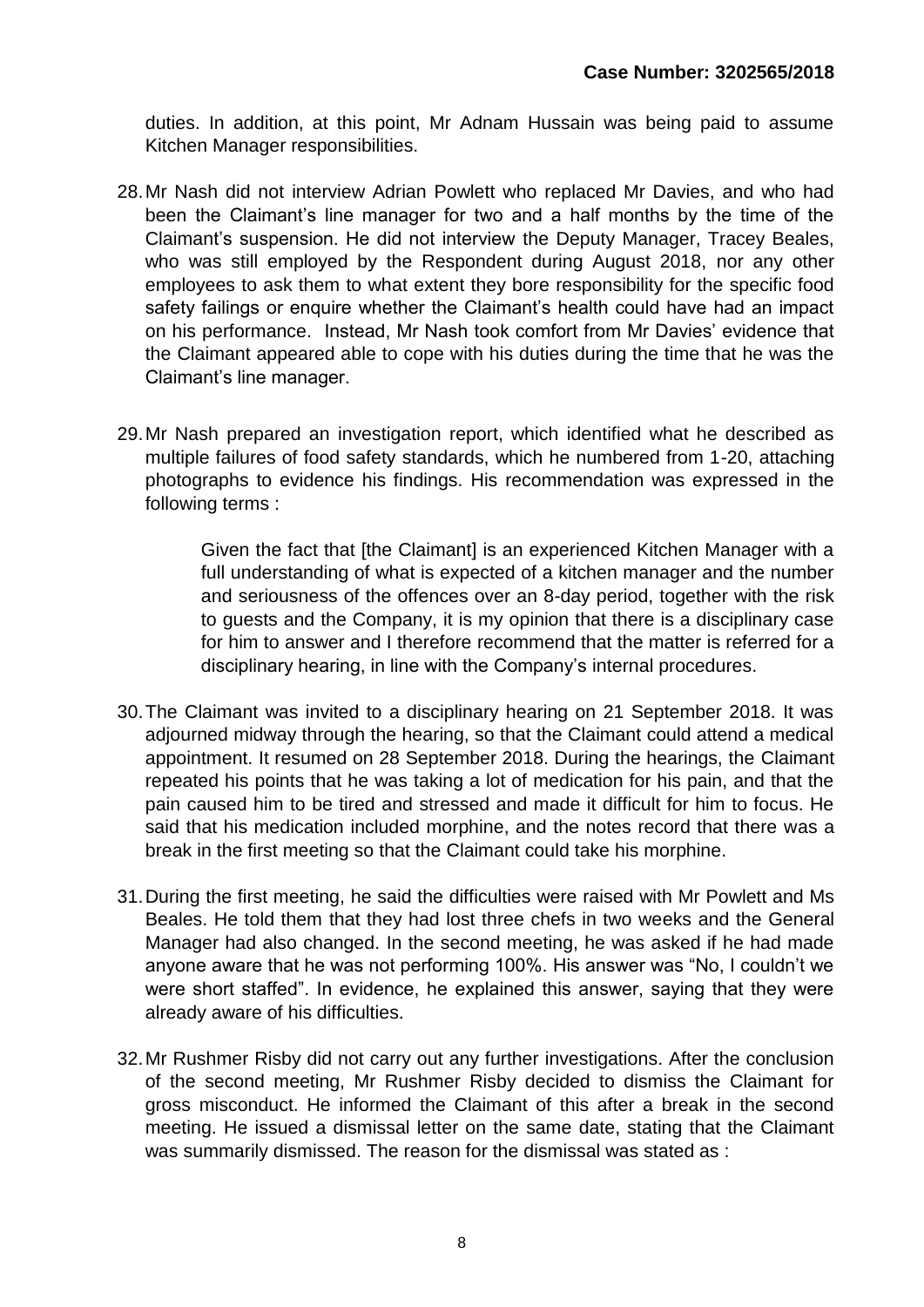Serious breach of Food Safety Standards which would potentially expose our guests, our team and the Company to serious risk.

33.Mr Rushmer Risby prepared a disciplinary outcome report summarising his conclusions. He found that each of the food safety issues had been proved with the exception of the issue numbered 16. He said that his understanding of the occupational health report was that administrative tasks were not highlighted as an activity to be avoided as part of the return to work process. The outcome report included the following paragraph :

> [The Claimant] discussed the medication that his is now taking to reduce the pain that he is experiencing due to his illness, however there is no record of [the Claimant] having expressed any concerns to any other member of management team in site or to his ROM, in respect of his ability to satisfactorily complete his job role, nor has there been any request on his part to revisit Occupational Health.

- 34.Mr Rushmer Risby was relying on the absence of any written record that the Claimant was unable to perform all aspects of his role. However, the Respondent had chosen not to make any record of the weekly meetings carried out by Mr Davies. The Tribunal finds that there were no weekly meetings when Mr Powlett took over as General Manager.
- 35.The Claimant appealed against his dismissal and an appeal hearing took place on 19 November 2018. Again, the Claimant reiterated the effect of his pain and medication on his ability to perform his job, and that he was working over 48 hours each week. He said that the Head Chef was still performing the role of Kitchen Manager and his role was more of a consultant.
- 36.The appeal was unsuccessful, and the Claimant was informed of the outcome of the appeal on or about 19 November 2018. Mr Adams referred to the Claimant's mitigation, namely his health and the site being short staffed. His conclusion was that these matters would not restrict him from checking and completing the Kitchen Record Keeping Book or completing daily checks.
- 37.The Respondent's Disciplinary Policy lists examples of gross misconduct which include :

Behaviour likely to seriously damage the relationship between guests and the Company and/or to bring the Company into disrepute

Failure or refusal to carry out legitimate reasonable instructions

Any act which jeopardises or is likely to jeopardise any of the Company's licences or the Company's trading position

Serious breach of Company health & safety rules (including food safety)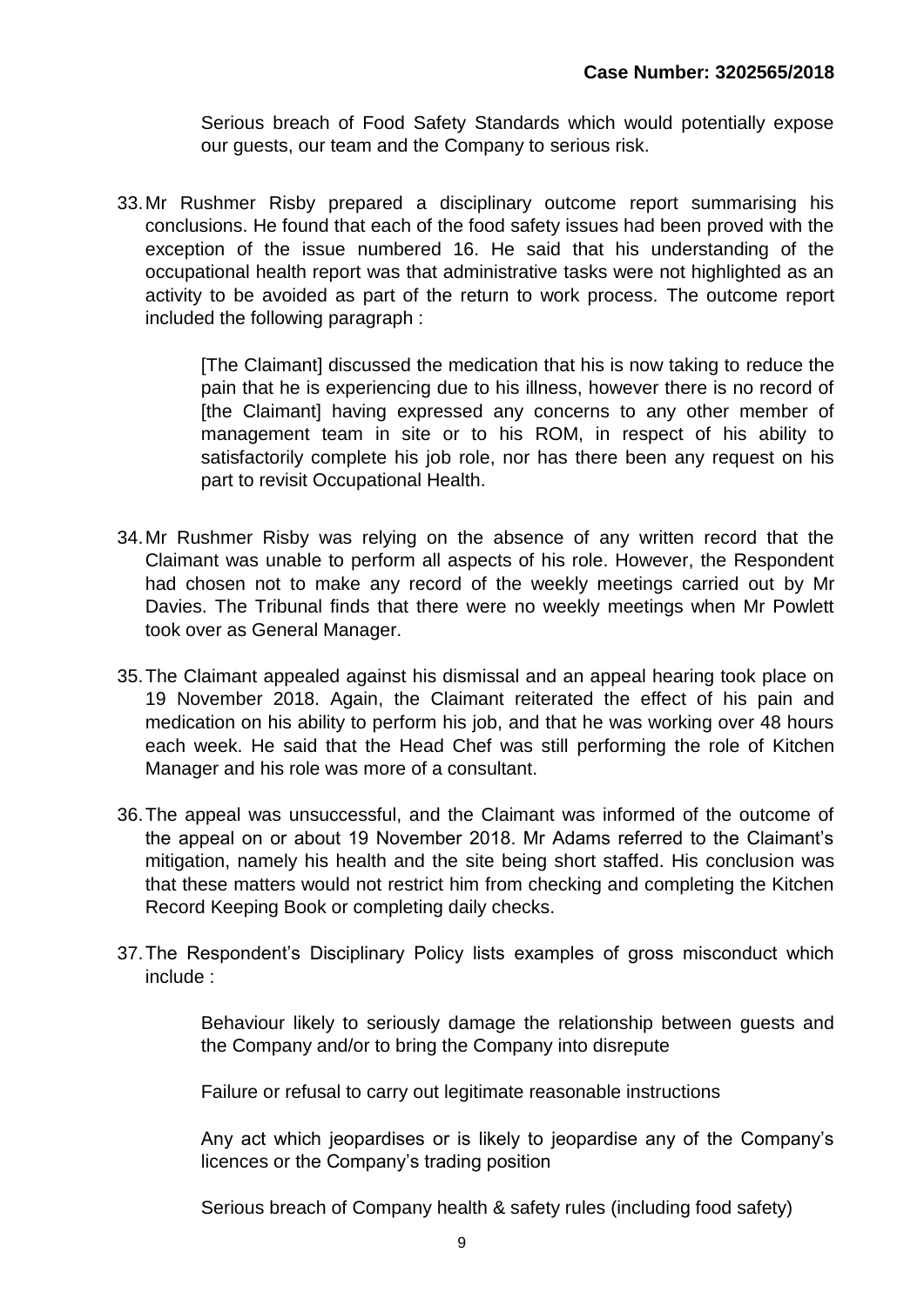### **Relevant legal principles**

#### *Unfair dismissal*

- 38.Where the Respondent's reason for dismissal is conduct, that is a potentially fair reason for the dismissal. The role of the Tribunal is to assess whether the dismissal of the Claimant was fair. It will be a fair dismissal if the Respondent genuinely believed in the Claimant's guilt, and if that belief was a reasonable one reached after a reasonable investigation (*British Homes Stores v Burchill* [1980] ICR 380). Finally, the gravity of the misconduct as reasonably believed by the Respondent must be sufficient such that it was reasonable to dismiss the Claimant for this misconduct. In assessing both the reasonableness of the investigation and of the decision to dismiss, it is not the role of the Tribunal to decide whether it considers that the investigation was sufficient or whether the misconduct was sufficiently grave to merit dismissal. Rather it must consider whether the investigation fell within the band of reasonable investigations and whether the outcome fell within the band of reasonable outcomes open to a reasonable employer. In other words, the dismissal will be fair if a reasonable employer could have dismissed for the misconduct, even if another reasonable employer could have decided that the conduct was insufficiently serious to merit dismissal.
- 39.It is possible for a series of acts demonstrating a pattern of conduct to be of sufficient seriousness to undermine the relationship of trust and confidence between an employer and employee so as to justify summary dismissal, even if the employer is unable to point to any particular act that, on its own, amounts to gross misconduct – *[Mbubaegbu v Homerton University Hospital NHS Foundation Trust](https://uk.practicallaw.thomsonreuters.com/Link/Document/FullText?findType=Y&serNum=2044560590&pubNum=8105&originatingDoc=IF0EC693055E011E79153C39CF1D5DBAB&refType=UC&originationContext=document&transitionType=CommentaryUKLink&contextData=(sc.Search))  [EAT 0218/17](https://uk.practicallaw.thomsonreuters.com/Link/Document/FullText?findType=Y&serNum=2044560590&pubNum=8105&originatingDoc=IF0EC693055E011E79153C39CF1D5DBAB&refType=UC&originationContext=document&transitionType=CommentaryUKLink&contextData=(sc.Search))*.

#### *Disability*

40.The statutory definition of disability in Section 6 of the Equality Act 2010 is as follows :

> A physical or mental impairment which has a substantial and long-term adverse effect on the Claimant's ability to carry out normal day to day activities.

- 41.The Tribunal must assess whether this definition is satisfied as at the date of the alleged discrimination, by reference to the evidence as to that point in time. The Tribunal is to deduce the extent of the impairment caused by the underlying condition, where possible, if the Claimant was not taking medication.
- 42.An impairment is long-term if it has lasted or is likely to last for at least 12 months. The phrase 'likely to last' means 'could well' last. An impairment is substantial if it is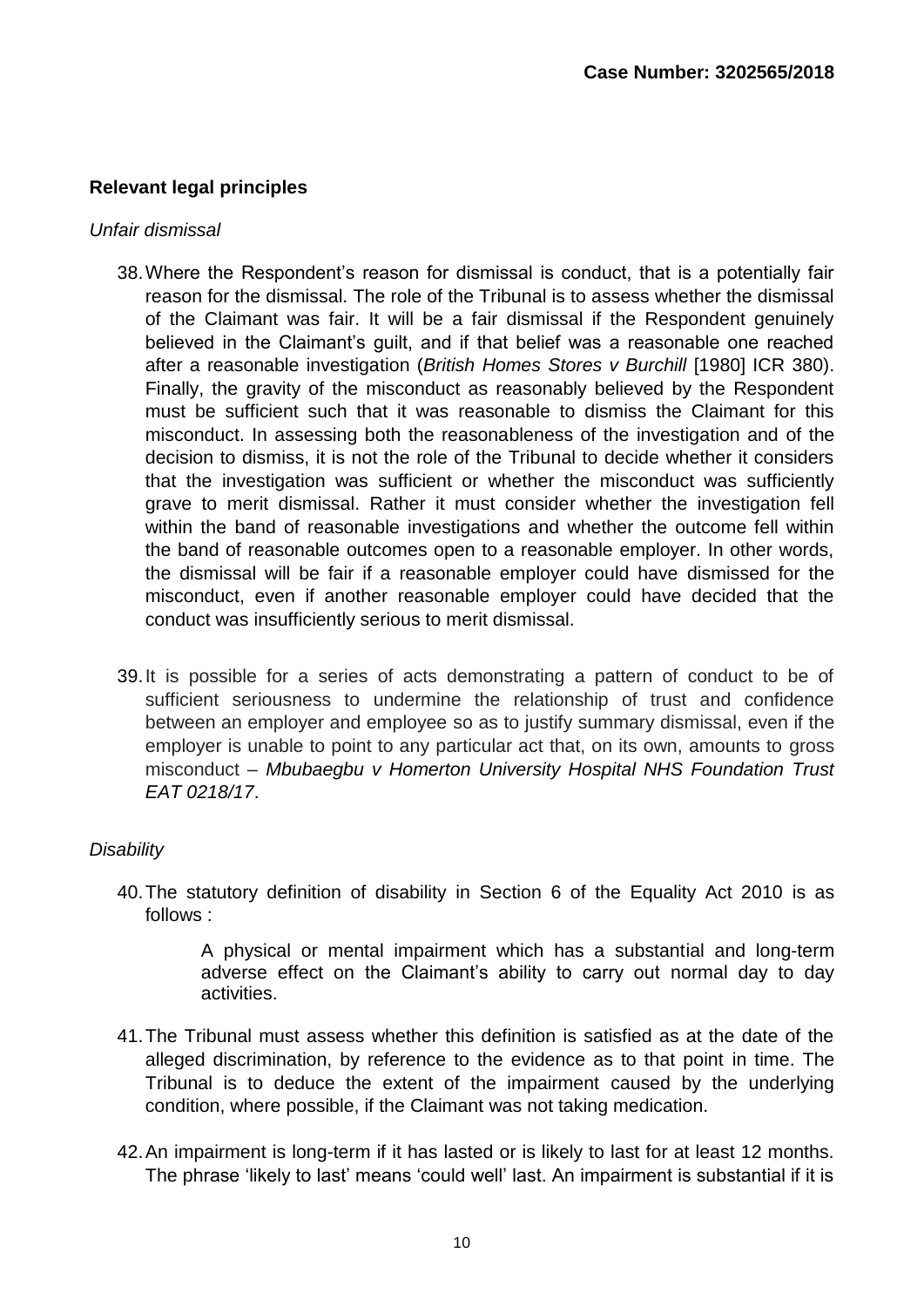more than trivial. The focus is on what the Claimant cannot do, rather than on what he can do.

43.The Tribunal must have regard to the Secretary of State's Guidance on matters to be taken into account in determining questions relating to the definition of disability. Of relevance to the present case :

> B2 : The time taken by a person with an impairment to carry out normal dayto-day activity should be considered when considering whether the effect of the impairment is substantial. It should be compared with the time it might take a person who did not have the impairment to complete an activity.

44.It is for the Claimant to prove, on the balance of probabilities, that he satisfies the definition of disability.

#### *Discrimination arising from disability*

- 45.Section 15 Equality Act 2010 is worded as follows :
	- (1) A person (A) discriminates against a disabled person (B) if
		- a. A treats B unfavourably because of something arising in consequence of B's disability; and
		- b. A cannot show that the treatment is a proportionate means of achieving a legitimate aim.
	- (2) Subsection (1) does not apply if A shows that A did not know, and could not reasonably have been expected to know, that B had the disability.
- 46.The first issue for the Tribunal to assess is whether the Claimant's dismissal was influenced to any significant extent by any consequences of the disability. This requires a focus on the reasoning in the mind of the dismissing officer, Mr Rushmer Risby. The Tribunal needs to consider the conscious or unconscious thought processes of the alleged discriminator, keeping in mind that his actual motive in acting as he did is irrelevant.
- 47.In *York City Council v Grosset* [2018] ICR 1492, the Court of Appeal considered the extent of knowledge that was required under Section 15(1). In short, there is none. If there is a causal link between the consequences of the disability and the dismissal, it is not necessary that Mr Rushmer Risby knew of that connection (see paragraph 39).
- 48.Section 15(2) provides a limited statutory defence. That is that there is no discrimination arising from disability if the Respondent shows that it did not know, and could not reasonably have been expected to know, that the Claimant had the disability. However, as Sales LJ put it in *Grosset* "if the defendant does know that there is a disability, he would be wise to look into the matter more carefully before taking unfavourable action" (paragraph 47). By reference to an example at paragraph 5.9 of the EHRC Employment Code of Practice, he stated (at paragraph 51) that "it is not suggested that the employer has to be aware that the employee's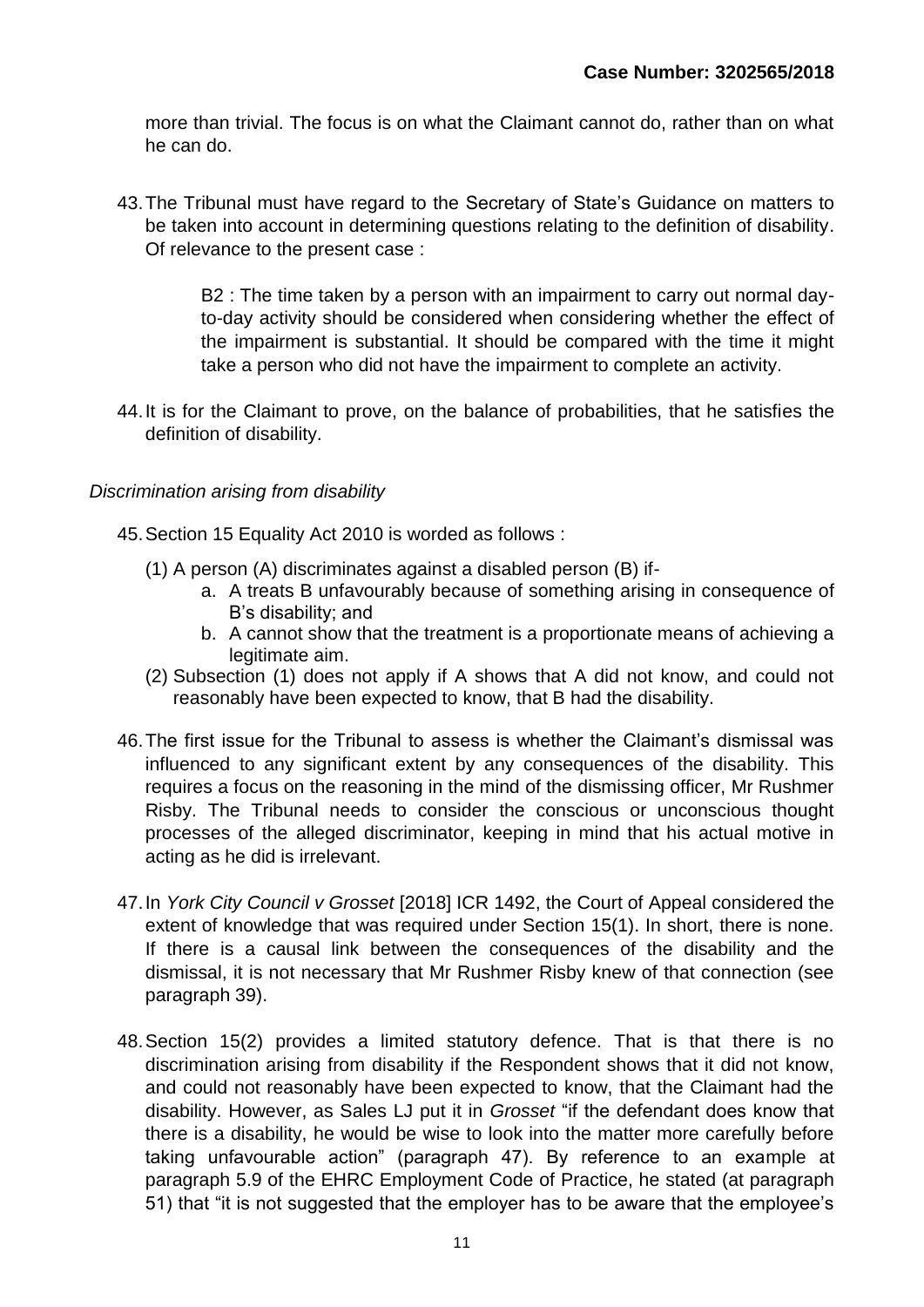loss of temper was due to her cancer, but only that the employer should be aware that she suffers from cancer (ie so that the employer cannot avail himself of the defence in subsection 15(2))". Here if the employer knows that the Claimant suffered a bowel condition with some ongoing impairments, it is not necessary that the employer should also know of the Claimant's pain levels or their effects or that the medication taken for this condition had particular side effects.

- 49.If the dismissal decision was influenced by any consequences of the disability, then it is for the Respondent to show, under Section 15(1)(b) on the balance of probabilities that the decision was justified. That requires that the Tribunal form its own assessment of whether the dismissal was a proportionate means of achieving a legitimate aim. This is a different analysis from the range of reasonable responses approach required when considering the unfair dismissal claim.
- 50.In assessing proportionality, the Tribunal must assess whether on a fair and detailed analysis of the working practices and business considerations involved, the decision was reasonably necessary in order to achieve the legitimate aim (*Hardys & Hansons Plc v Lax* [2005] ICR 1565). In *Griffiths v Secretary of State for Work and Pensions* [2017] ICR 160, Lord Justice Elias said (at paragraph 26) :

An employer who dismisses a disabled employee without making a reasonable adjustment which would have enabled the employee to remain in employment — say allowing him to work part-time — will necessarily have infringed the duty to make adjustments, but in addition the act of dismissal will surely constitute an act of discrimination arising out of disability. The dismissal will be for a reason related to disability and, if a potentially reasonable adjustment which might have allowed the employee to remain in employment has not been made, the dismissal will not be justified.

51.The EHRC Employment Code of Practice states as follows (at para 5.21) :

If an employer has failed to make a reasonable adjustment which would have prevented or minimised the unfavourable treatment, it will be very difficult for them to show that the treatment was objectively justified.

#### *Failure to make reasonable adjustments*

- 52. The Tribunal must assess whether the Respondent applied a provision, criterion or practice which placed the Claimant at a substantial disadvantage in comparison to those employees not sharing her disability. If so, the Tribunal must consider whether a reasonable adjustment might have eliminated or reduced that disadvantage.
- 53.Paragraph 20 of Schedule 8 to the Equality Act 2010 is worded as follows :

An employer is not subject to a duty to make reasonable adjustments if the employer does not know, and could not reasonably be expected to know …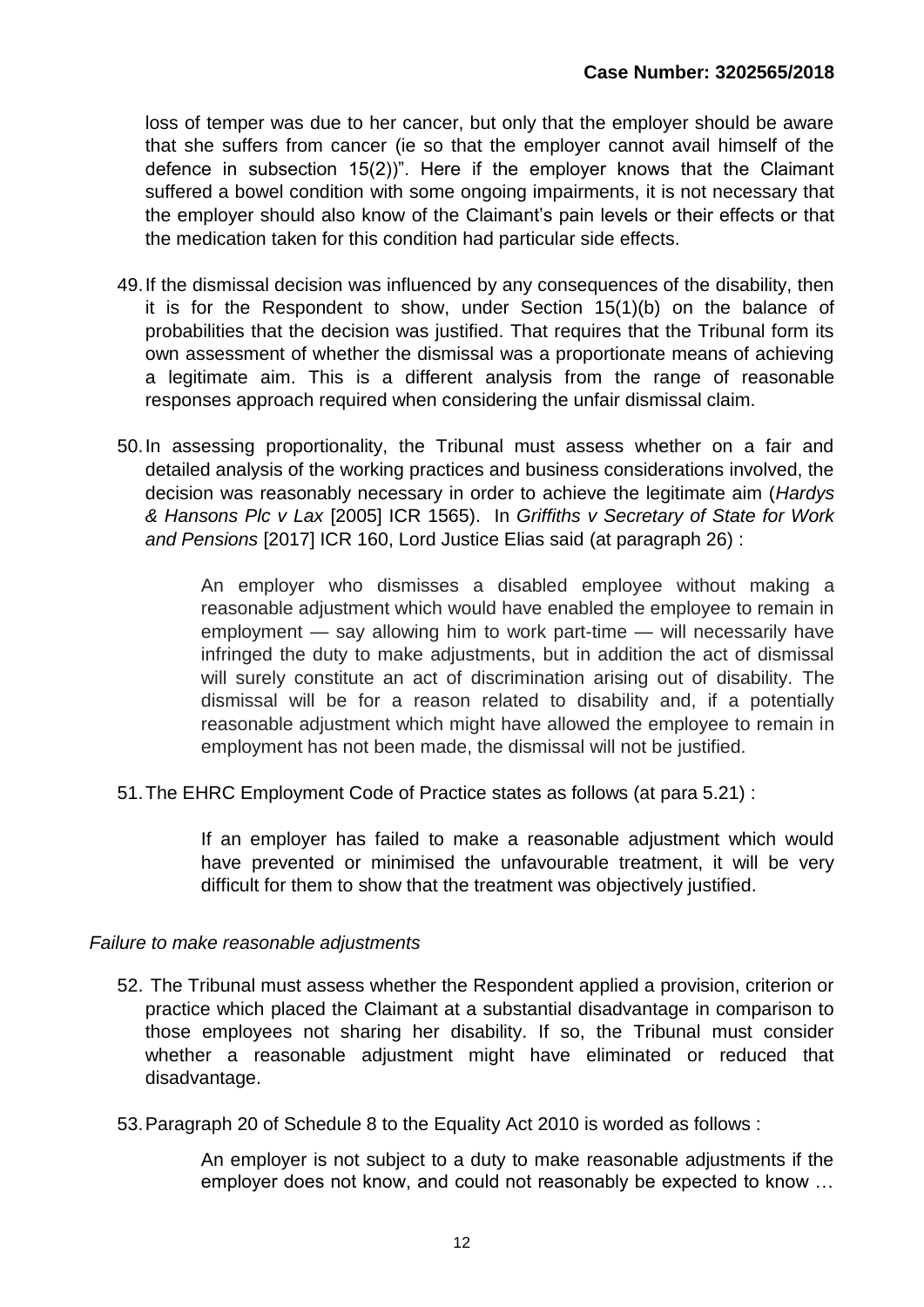that the employee has a disability and is likely to be placed at a disadvantage.

#### **Conclusions**

#### *Unfair dismissal*

- 54.The Tribunal's conclusion is that the investigation that took place fell outside the band of reasonable investigations that any reasonable employer in the position of the Respondent would have carried out. Any reasonable employer would have :
	- a. Interviewed the current General Manager, Mr Powlett. He was the Claimant's line manager who could give direct evidence as to the extent to which the Claimant had been able to cope with the demands of the role over the tenweek period since Mr Davies had ceased to work at the Albert; and the particular demands on the kitchen during the week of the regular inspections. Mr Powlett had, on our findings, continued to pay Mr Adnam Hussain to perform the role of Kitchen Manager until the point at which he was suspended. It would have been important from Mr Powlett to establish the extent to which the Claimant was told to assume all the responsibilities of the role of Kitchen Manager at the point at which Mr Hussain was suspended. In addition, the Claimant was specifically stating during the course of the disciplinary process that he had specifically raised with Mr Powlett that he was unable to perform 100% of the role. A reasonable investigation would have asked Mr Powlett what he had been told by the Claimant about his difficulties in performing the role, given his health and the current staffing levels.
	- b. Investigated the Claimant's health, given past failures to follow procedures and what the Claimant was saying in the course of the disciplinary process. An employer of the Respondent's size would have noted that the Respondent's process for returning an employee to full duties after an extended period of sick leave had not been followed. From the fourth week of the return onwards, there had been no regular reviews of the Claimant's fitness to work, at a point at which the phased return to work had not yet been complete. In circumstances where the Claimant had not been reviewed for the last 10 weeks, and was raising serious concerns about his fitness for his role, a reasonable employer would have carried out a further assessment of his health. This could have been done in a variety of ways, perhaps by asking the Claimant to provide a letter from his GP or perhaps by re-referring the Claimant to occupational health.
- 55.Some employers may also have chosen to interview other members of the kitchen team to find out more about the Claimant's ability to cope. This could well have been relevant in circumstances where others in addition to the Claimant had a responsibility for the contents of the Kitchen Record Keeping Book which was central to several of the allegations against the Claimant. However, we do not find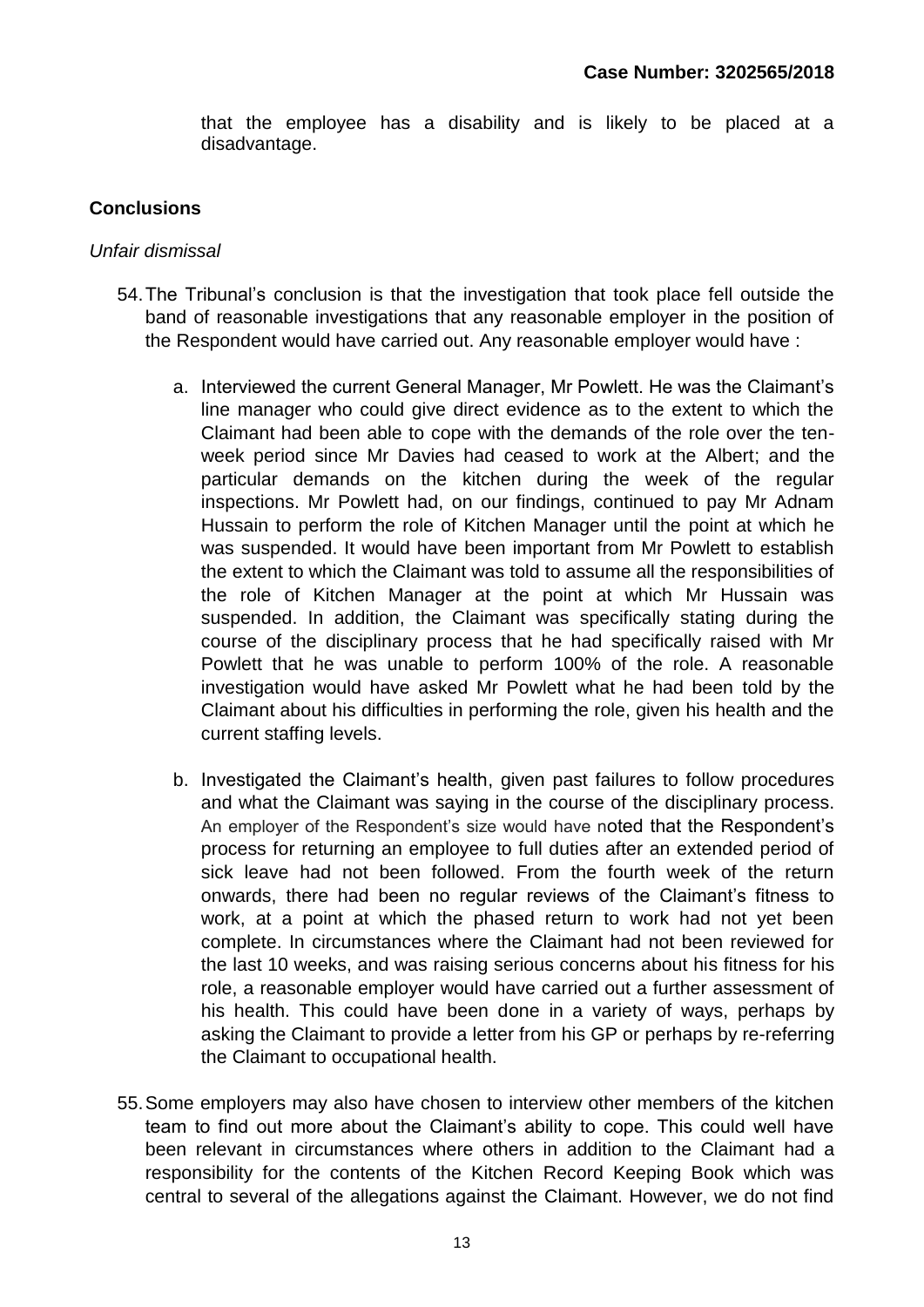that the failure to interview these other members of staff in itself took the investigation outside the band of reasonable investigations.

- 56.In relation to the gravity of the misconduct as found by the Respondent, the issues can be grouped into the following categories. Some incidents related to failures to label products correctly, some related to food not being cooled in accordance with appropriate practices, some related to food being stored in an inappropriate place, some related to out of date products being retained rather than discarded, and some related to the Kitchen Record Keeping Book not being correctly completed.
- 57.Taken as a whole, within an eight-day period, these amount to serious failings in relation to the Respondent's food safety processes. Whilst there were fortunately no consequences for the Respondent's customers nor has the Tribunal been made aware of any adverse publicity as a result of these failures, the investigation identified potentially serious risks to customers' health. As Kitchen Manager, the Claimant remained responsible for food safety in the kitchen and was on duty on each of the days in which the inspections were carried out. Since Mr Hussain's suspension he would have realised that he would be expected, at least for the time being, to resume all aspects of his job unless he informed the Respondent that he was unable to do so.
- 58.Without any mitigating factors, given the Claimant's role, these breaches were sufficiently serious for a reasonable employer to regard this as a sufficient basis to dismiss for gross misconduct. This was particularly the case, given the wording of the Disciplinary Policy as cited above, giving examples of gross misconduct. These included series breaches of rules relating to health and safety (including food safety).
- 59.There were potentially significant mitigating factors in the Claimant's case. Firstly, the Claimant had an exemplary track record without any previous disciplinary sanction. He had been part of the team that had turned around a failing restaurant to one worthy of two of the Respondent's awards. The restaurant had never previously failed an inspection. Secondly, the restaurant was understaffed at the relevant time and this made it more difficult for the Claimant to attend to all of his administrative responsibilities, particularly with Adnam off work during the period in question. Thirdly, the Claimant was not 100% fit and the occupational health report had emphasised that even administrative duties should be varied until his energy levels were back to normal.
- 60.The first two matters are not in themselves matters that would have rendered a dismissal outside the range of reasonable responses, given the potential seriousness of the food safety failures. However, the third matter – his health - had it been properly investigated, taken in conjunction with the other two mitigating features, may have caused a reasonable employer to issue a lesser sanction than dismissal. We consider that if the Respondent had carried out a full investigation and so appreciated the extent to which they had failed to follow their own practices in assessing the Claimant's ongoing fitness for the full requirements of the role,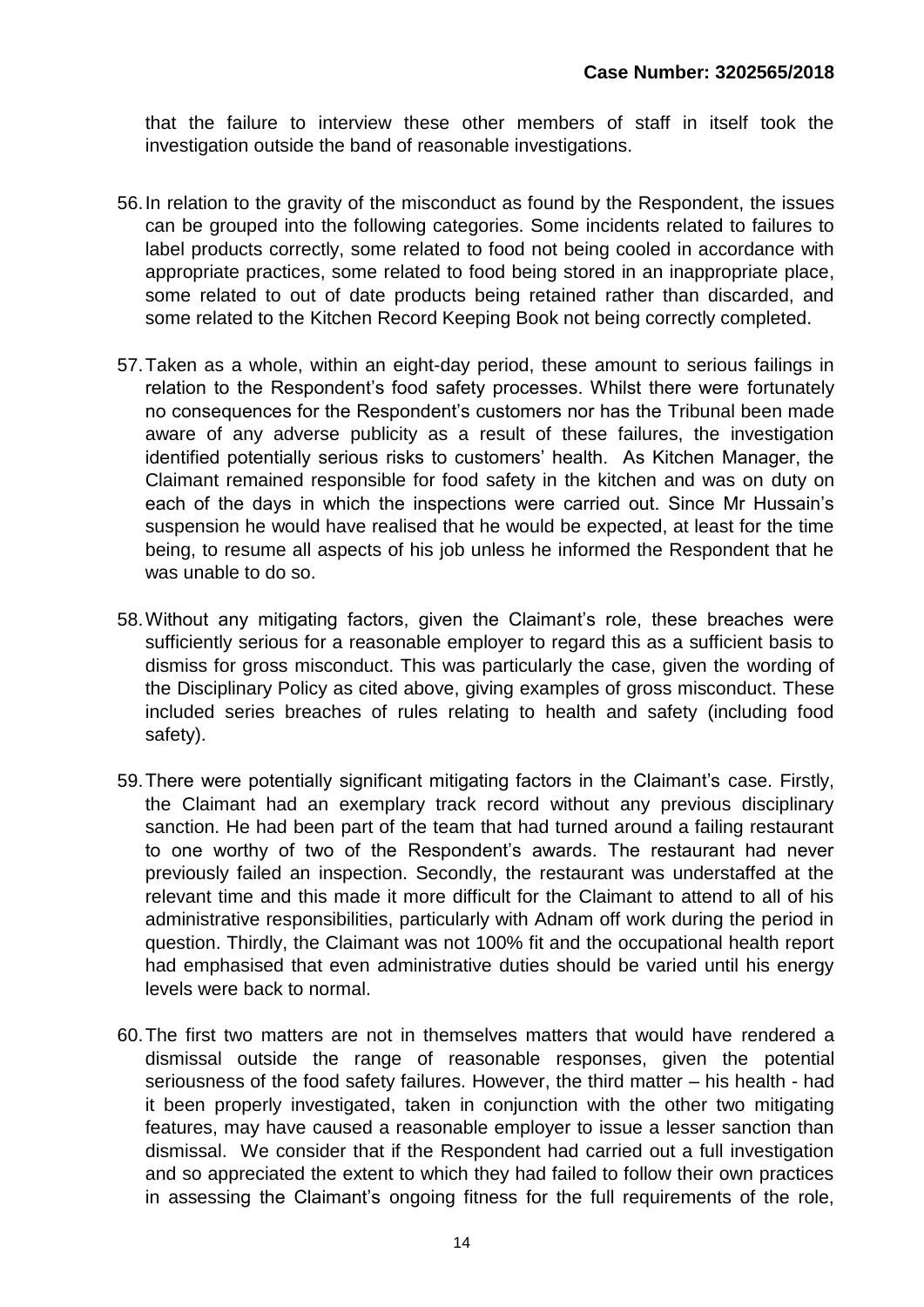there was a 40% chance that the Respondent would have reached a different conclusion, and not dismissed the Claimant. There should therefore be a 60% reduction to the unfair dismissal award made to avoid the Claimant being overcompensated.

61.So far as contributory fault is concerned, we consider that there was no contributory fault. In order to a reduction for contributory fault under Section 123(6) of the Employment Act 1996, the conduct must be morally culpable. There was no moral culpability on the Claimant's part in failing to mention his difficulties to the the Respondent. The Claimant had spoken about his difficulties with management – with Tracey Beales, Adrian Powlett and with other managers. The primary responsibility remained on the Respondent to fully investigate the Claimant's health, given it knew or ought to have known that there may be residual health concerns after the end of the phased return to work period. The Claimant was attempting to soldier on given his pride in his job and his reluctance to take sick leave in circumstances where he was expecting to require further time off work for further major treatment later in the year. He cannot be fairly criticised for not doing more.

# *Disability*

62.The Claimant was a disabled person, in that his impairment satisfied the statutory definition. His condition clearly continued to have an impact on his normal day to day activities that was more than trivial. He was unable to carry out heavy lifting and we have found that his concentration and memory was significantly impacted by the pain and the side effects of the medication for that pain. These symptoms had been present since November 2017 to varying degrees and could well last beyond November 2018, given that he was scheduled to have a second operation in October and would require a reasonable period of time off work thereafter whilst recuperating from that operation. It was therefore a condition that could well last more than 12 months and so was a long-term condition.

#### *Reasonable adjustments*

- 63.The Respondent had a practice that existing staff would cover for staff who were absent for relatively short periods whatever reason. This practice put the Claimant at a substantial disadvantage because it required or expected that he worked for 68 hours in the week in which Adnam was off sick. The effect of working 68 hours, given his current health condition, was to increase his stress levels and tiredness, in circumstances where his energy levels had not yet returned to the levels at which he had been previously performing.
- 64.We consider that the Respondent ought to have known the potential impact that this practice would have had on the Claimant. No attempt had been made to review his energy levels. His lower energy levels had been flagged in the occupational health report in April 2018. In addition, the Claimant had raised concerns verbally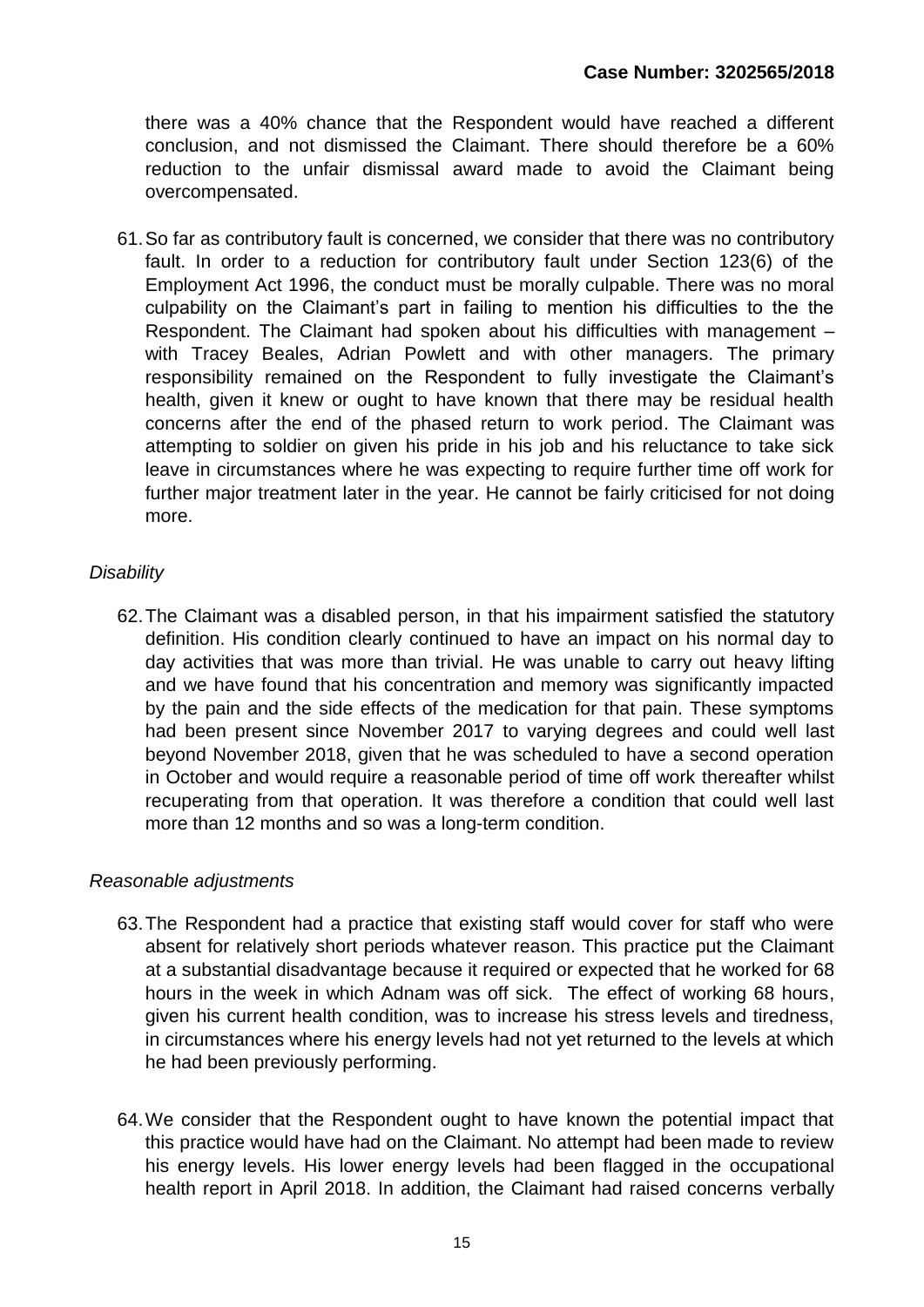with his line manager Adrian Powlett, after his return to work about his current energy levels and diminished ability to cope.

65.In these circumstances, we consider that steps should have been taken to reduce the impact of the practice on the Claimant's working hours. The Respondent has demonstrated that there were other managers who were potentially able to visit the restaurant - various managers attended the Albert during the first week in August, throughout the time that Mr Adnam Hussain was suspended. The Tribunal has heard no evidence from the Respondent that it would been impossible or particularly difficulty to have provided temporary cover for at least part of Mr Adnam's duties during the time that he was suspended. There has been a failure to make a reasonable adjustment in this respect.

#### *Section 15 Equality Act 2010 – discrimination arising from disability*

- 66.The Claimant's dismissal was a decision taken because of something arising in consequence of his disability. His performance at work was significantly impacted by his disability, namely his bowel condition and its consequences, in that he was in pain, he was tired, he was unable to concentrate for long periods of time, and his memory was impacted. These consequences of his disability were at least in part the reason for the food safety failures for which he was dismissed, even if the food safety failures were also in part the result of the understaffing.
- 67.Applying the guidance given in the *Grosset* case cited above, the statutory requirement under Section 15(1) has been satisfied. It is not relevant whether the Respondent knew the full impact of the Claimant's bowel condition so long as it knew or ought to have known sufficient facts from which to conclude that the Claimant satisfied the definition of disability.
- 68.The Respondent is unable to rely on its lack of knowledge as a defence to this Section 15 claim. That is because it knew of the Claimant's disability even if it had not accepted the facts amounted to a disability as a matter of law. It knew the facts that caused the condition to have a substantial adverse and long-term effect on normal day to day activities.
- 69.The final issue for the Tribunal to consider is whether the Respondent can establish that the decision to dismiss was a proportionate means of achieving a legitimate aim. The Respondent contends that dismissal was a step which was taken in order to safeguard the health of guests, the health of the team and the reputation of the company. We accept that these are potential legitimate aims. However, we do not consider that it was proportionate to dismiss the Claimant for these legitimate aims, given the findings we have made as to the understaffing in the kitchen at the time of the alleged misconduct, the Respondent's failure to take the reasonable adjustment of arranging suitable cover for Mr Adnam Hussain so that the Claimant would not have to increase his hours substantially during his absence to cover or partially cover his role.